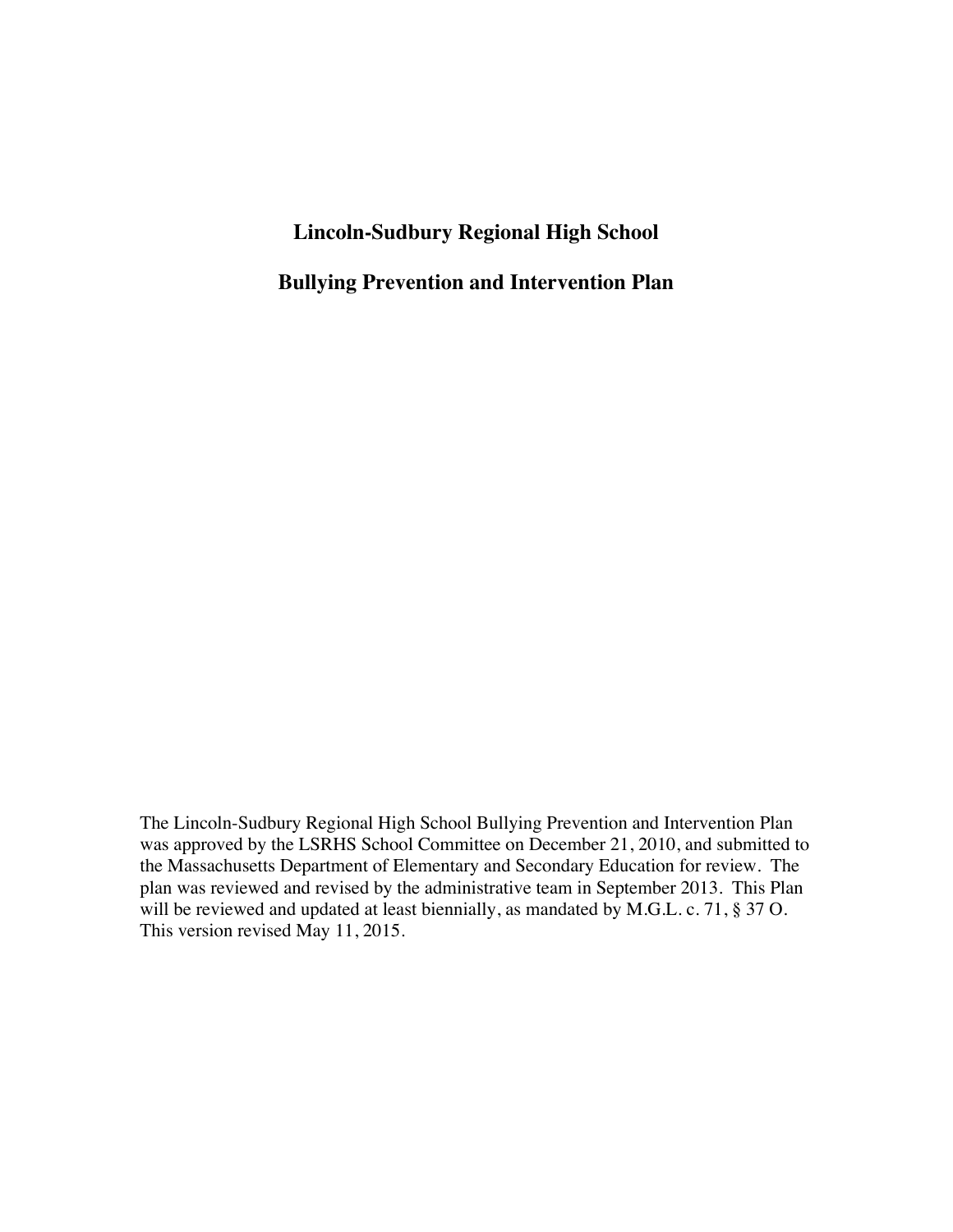# **TABLE OF CONTENTS**

| П.  | TRAINING AND PROFESSIONAL DEVELOPMENT4                  |
|-----|---------------------------------------------------------|
|     |                                                         |
|     |                                                         |
|     | V. POLICIES AND PROCEDURES FOR REPORTING AND RESPONDING |
| VI. |                                                         |
|     | VII. PROHIBITION AGAINST BULLYING AND RETALIATION9      |
|     |                                                         |
|     |                                                         |

# **APPENDIX A: BULLYING PREVENTION AND INTERVENTION INCIDENT REPORTING FORM**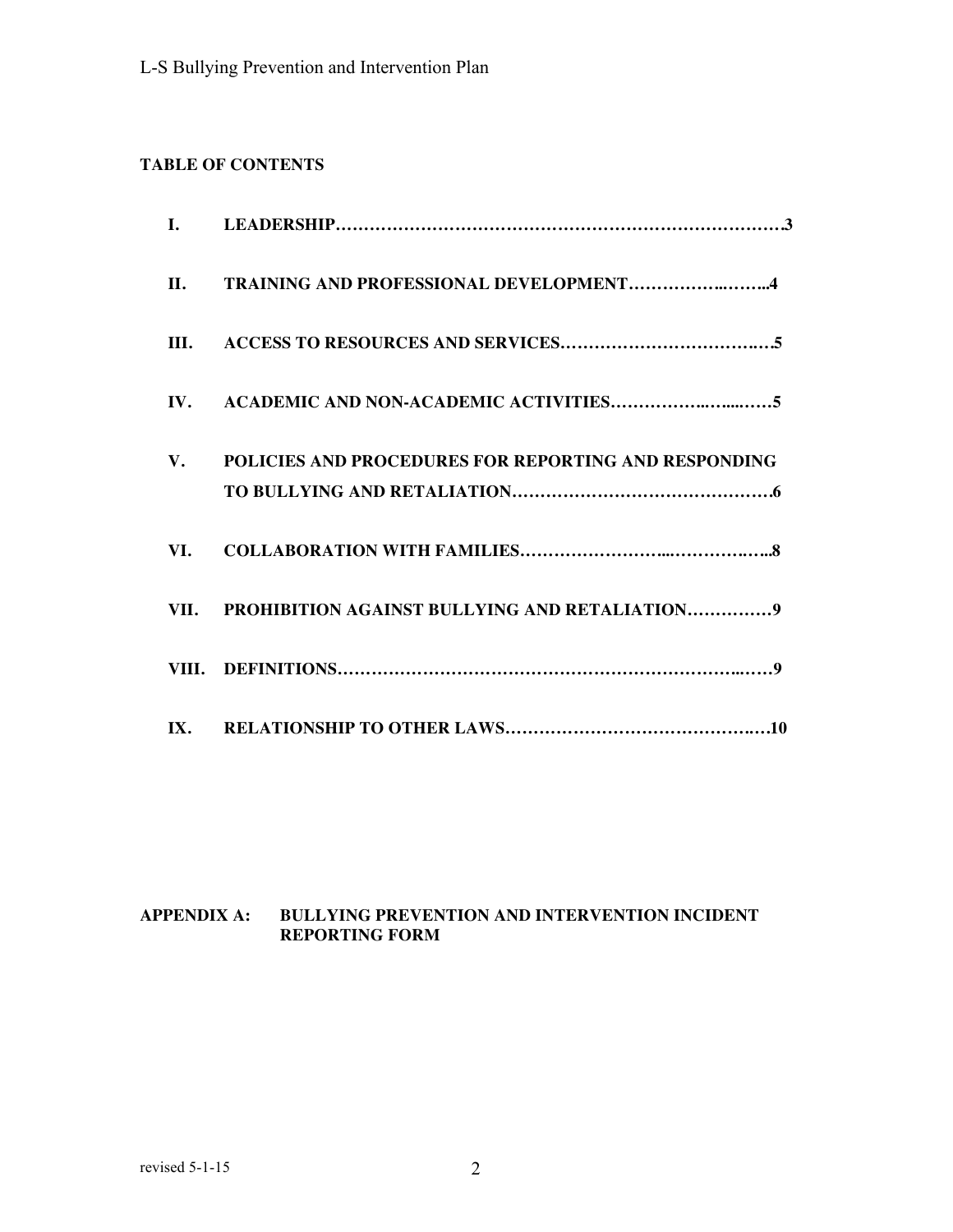### L-S Bullying Prevention and Intervention Plan

#### **I. LEADERSHIP**

- A. Public involvement in developing the Plan. The LSRHS Bullying Prevention and Intervention Plan (henceforth "the Plan") has been created by the LSRHS School Climate Committee, with input from the School Council. The School Climate Committee includes the School Violence Prevention Coordinator, the Coordinator of the Wellness Department, the three Housemasters, members of the METCO Task Force, the Gay Straight Alliance Advisor, and other interested faculty. The Plan was presented for public comment both on the LSRHS website and in a presentation Wednesday Dec 1, 2010 at L-S. The Plan was presented to the School Committee December 7, 2010 for final approval.
- B. Assessing needs and resources. The School Climate Committee is a group of faculty and administrators charged with analyzing and improving the climate of the school. The School Climate Committee seeks to prevent and respond to bullying within the context of other healthy school climate initiatives. As part of the planning process, the School Climate Committee will collect data from the Metro-west Adolescent Behavior Survey, the L-S Safety and Climate Survey, the school mediation program, incidents in the IPass database, the METCO Task Force survey on racial perceptions, and surveys of parents, students, and staff to assess the current school climate and the adequacy of our current programs. This information will help to identify patterns of behaviors and areas of concern, and will inform decision-making for prevention strategies including, but not limited to, adult supervision, professional development, age-appropriate curricula, and in school support services. Policies and procedures will be reviewed and L-S Discipline Code updated to reflect these changes
- C. Planning and oversight. According to the Plan, the Housemasters and the Director of the ACE Program will receive reports on bullying. The School Climate committee will collect and analyze data on bullying to assess the present problem and to measure improved outcomes. The Housemasters and the Director of the ACE Program will also track incident reports. The School Climate Committee will plan the ongoing professional development that is required by the law. The School Climate Committee, under the leadership of the Violence Prevention Coordinator and members of the Counseling Department will assess the supports that respond to the needs of targets and aggressors. The School Climate Committee, in conjunction with faculty members from the relevant disciplines, will create or choose, and then help to implement, anti-bullying curricula. The Housemasters, together with the Educational Technology Coordinator, will revise the Discipline Code and examine school policies on internet safety. The School Council will organize parent outreach and draft parent information materials. Finally, the Administrative Team, in conjunction with the School Climate Committee, will review and update the Plan each year,
	- D. Developing priority statements. The school's Core Values Fostering Caring and Cooperative Relationships, Respecting Human Differences, Pursuing Academic Excellence, and Cultivating Community --Fostering of Cooperative and Caring Relationships, Respect for Human Differences, and the Development and Maintenance of a Purposeful and Rigorous Academic Program -- constitute the foundation of the operation of Lincoln-Sudbury Regional High School. When members of the L-S community witness behaviors which violate these tenets, they are expected to ACT- Acknowledge their discomfort (A), and care enough about the school community  $(C)$  to take appropriate action  $(T)$ .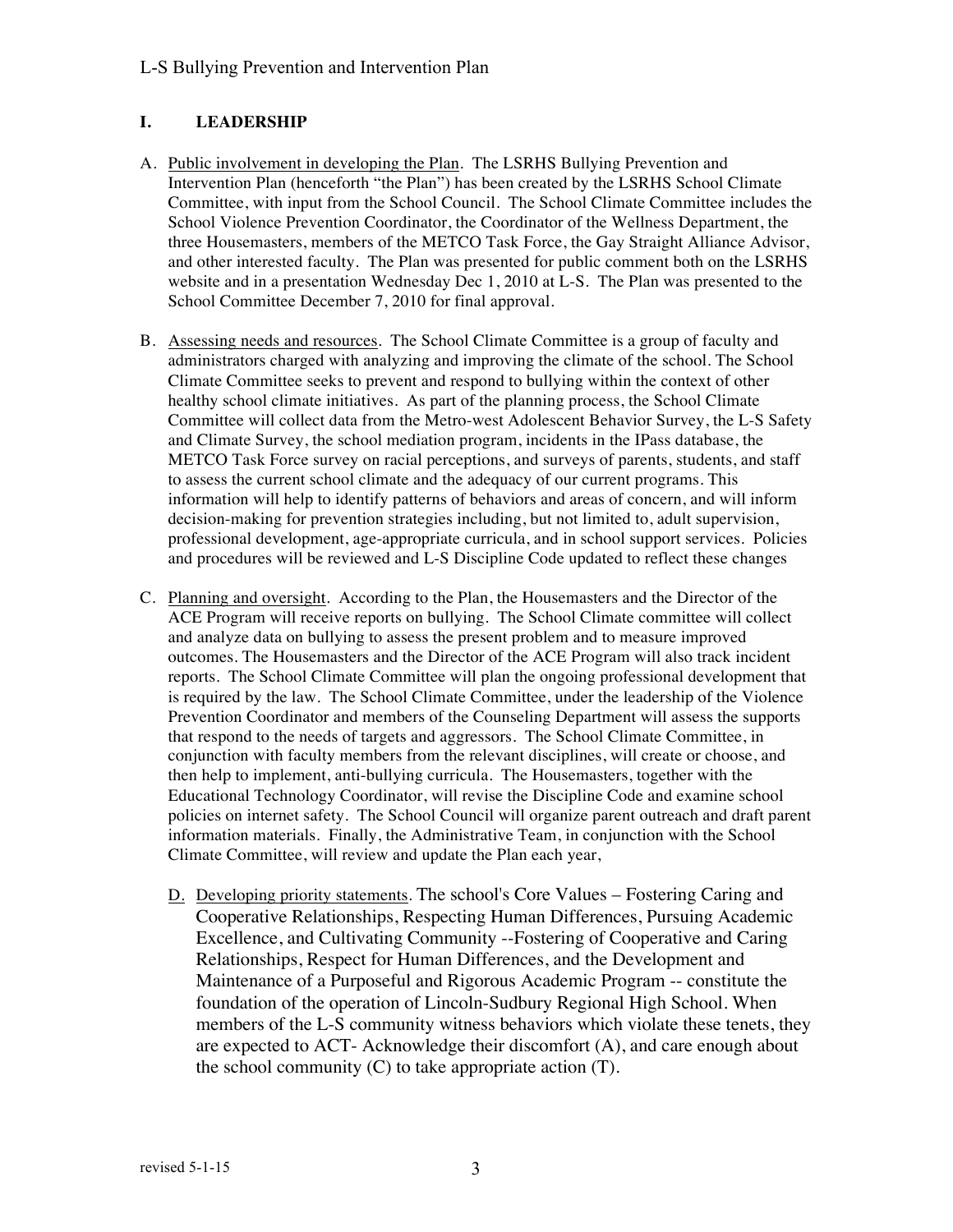We recognize that certain students may be more vulnerable to become targets of bullying, harassment, or teasing based on actual or perceived characteristics, including race, color, religion, ancestry, national origin, sex, socioeconomic status, homelessness, academic status, gender identity or expression, physical appearance, or sensory, disability, or by association with a person who has or is perceived to have one or more of these characteristics. The school or district will identify specific steps it will take to create a safe, supportive environment for vulnerable populations in the school community, and provide all students with the skills, knowledge, and strategies to prevent or respond to bullying, harassment, or teasing.

### **II. TRAINING AND PROFESSIONAL DEVELOPMENT**

- A. Annual staff training on the Plan. Annual training for all school staff on the Plan will include staff duties under the Plan, an overview of the steps that the principal or designee will follow upon receipt of a report of bullying or retaliation, and an overview of the bullying prevention curricula to be offered at all grades throughout the school.
- B. Ongoing professional development Professional development will build the skills of staff members to prevent, identify, and respond to bullying. As required by  $M.G.L.c.$  71,  $\S 37 O$ , the content of professional development will be informed by research and will include information on:
	- (i) developmentally (or age-) appropriate strategies to prevent bullying;
	- (ii) developmentally (or age-) appropriate strategies for immediate, effective interventions to stop bullying incidents;
	- (iii) information regarding the complex interaction and power differential that can take place between and among an aggressor, target, and witnesses to the bullying;
	- (iv) research findings on bullying, including information about specific categories of students who have been shown to be particularly at risk for bullying in the school environment;
	- (v) information on the incidence and nature of cyber-bullying; and
	- (vi) internet safety issues as they relate to cyber-bullying

Professional development will also address ways to prevent and respond to bullying or retaliation for students with disabilities that must be considered when developing students' Individual Education Programs (IEPs). This will include a particular focus on the needs of students with autism or students whose disability affects social skills development.

Additional areas identified by the school or district for professional development include:

- promoting and modeling the use of respectful language;
- fostering an understanding of and respect for diversity and difference;
- building relationships and communicating with families;
- constructively managing classroom behaviors;
- using positive behavioral intervention strategies;
- applying constructive disciplinary practices;
- teaching students skills including positive communication, anger management, and empathy for others;
- engaging students in school or classroom planning and decision-making; and
- maintaining a safe and caring classroom for all students.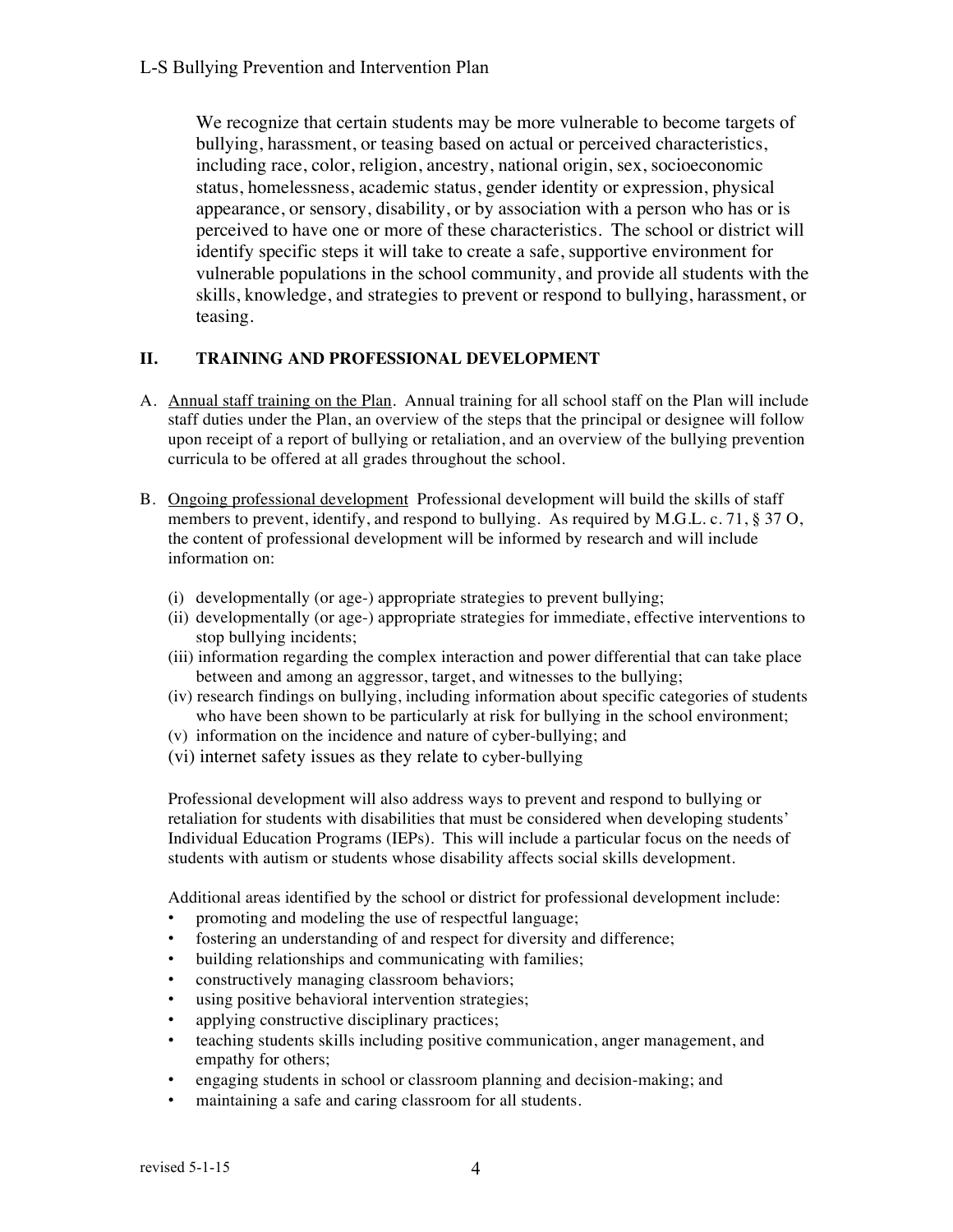C. Written notice to staff. The school or district will provide all staff with an annual written notice of the Plan by publishing information about it, including sections related to staff duties, in the school or district employee handbook and the code of conduct.

### **III. ACCESS TO RESOURCES AND SERVICES**

- A. Identifying resources. The House System is organized to provide counseling and other services for targets, aggressors, and their families. North, South, West, and East House each have 2 guidance counselors and a part-time clinical counselor, in addition to a House Assistant, and Housemaster. This system supports the creation of a positive school environment by focusing on early interventions and providing appropriate services to the students in each house. The Safe School Coordinator runs a mediation program which serves students and adults, and also trains students in mediation and violence prevention. Students engage in many extracurricular activities which promote tolerance.
- B. Counseling and other services. House personnel and/or the violence prevention coordinator will create safety plans for students who have been targets of bullying or retaliation. Social skills programs to prevent bullying are offered through collaboration between Special Education and the Counseling Department. Housemasters/the ACE Program Director, the counseling staff, and the Violence Prevention Coordinator offer education and/or intervention services for students exhibiting bullying behaviors.
- C. Students with disabilities. As required by M.G.L. c. 71B, § 3, as amended by Chapter 92 of the Acts of 2010, when the IEP Team determines the student has a disability that affects social skills development or the student may participate in or is vulnerable to bullying, harassment, or teasing because of his/her disability, the Team will consider what should be included in the IEP to develop the student's skills and proficiencies to avoid and respond to bullying, harassment, or teasing
- D. Referral to outside services. Students and families are referred appropriate outside services through the students' guidance counselors, or the Office of Student Services.

#### **IV. ACADEMIC AND NON-ACADEMIC ACTIVITIES**

- A. Specific bullying prevention approaches. Bullying prevention curricula will be informed by current research which, among other things, emphasizes the following approaches:
	- Using scripts and role plays to develop skills;
	- empowering students to take action by knowing what to do when they witness other students engaged in acts of bullying or retaliation, including seeking adult assistance;
	- helping students understand the dynamics of bullying and cyber-bullying, including the underlying power imbalance;
	- emphasizing cyber-safety, including safe and appropriate use of electronic communication technologies;
	- enhancing students' skills for engaging in healthy relationships and respectful communications; and
	- engaging students in a safe, supportive school environment that is respectful of diversity and difference.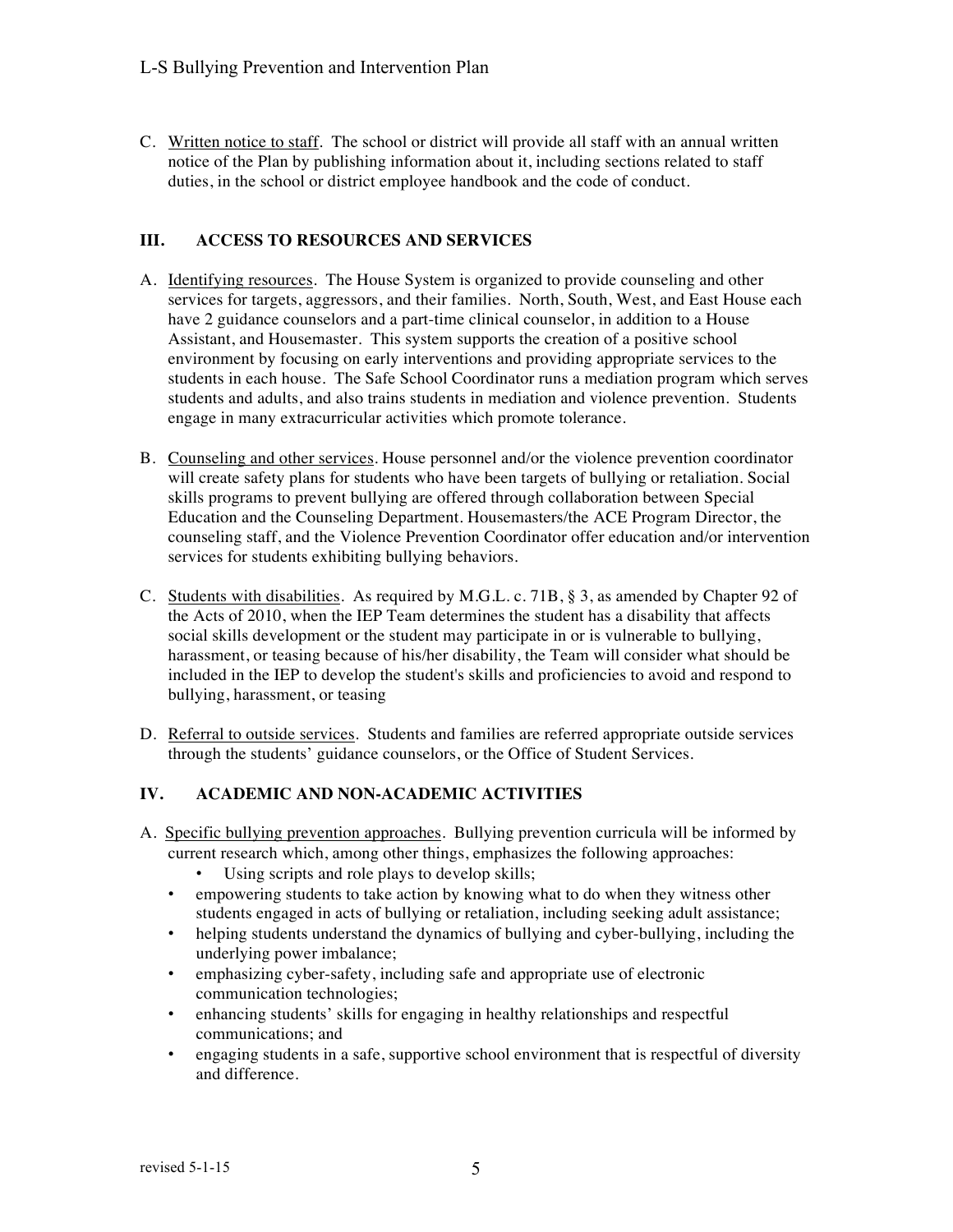Each year, in their classes, students and teachers will have an opportunity to review the student-related sections of the Bullying Prevention and Intervention Plan together, at the same time the Discipline Code is discussed.

B. General teaching approaches that support bullying prevention efforts. The following approaches, which are integral to establishing a safe and supportive school environment, are standard practice at L-S:

- setting clear expectations for students and establishing school and classroom routines;
- creating safe school and classroom environments for all students, including for students with disabilities, lesbian, gay, bisexual, transgender students, and homeless students;
- using appropriate and positive responses and reinforcement, even when students require discipline;
- using positive behavioral supports;
- encouraging adults to develop positive relationships with students;
- modeling, teaching, and rewarding pro-social, healthy, and respectful behaviors;
- using positive approaches to behavioral health, including collaborative problem-solving, conflict resolution training, teamwork, and positive behavioral supports that aid in social and emotional development;
- using the internet safely; and
- supporting students' interest and participation in non-academic and extracurricular activities, particularly in their areas of strength.

These practices are continually reinforced through department work, the evaluation system, and on-going focused professional development.

#### **V. POLICIES AND PROCEDURES FOR REPORTING AND RESPONDING TO BULLYING AND RETALIATION**

- A. Reporting bullying or retaliation. Reports of bullying or retaliation may be made by staff, students, parents or guardians, or others, and may be oral or written. Oral reports made by or to a staff member shall be recorded in writing. Staff members are required to report any instance of bullying or retaliation they become aware of or witnesses to an administrator. Reports may be made anonymously. There are a variety of reporting resources available to the school community including:
	- The online Safety Reporting Form
	- An email address for the Violence Prevention Coordinator
	- A mailbox for the Violence Prevention Coordinator

A copy of the Safety Reporting Form will be included in the beginning of the year packets for students and parents or guardians, made available in the Main Office, the House Offices, and the Health Suite. It will also be posted on the school website. Reports may also be made directly to the Housemasters/Director of the ACE Program, either in person or by telephone.

At the beginning of each school year, the Superintendent/Principal's office will provide the school community, including administrators, staff, students, and parents or guardians, with written notice of its policies for reporting acts of bullying and retaliation. A description of the reporting procedures and resources will be incorporated in student and staff handbooks, on the school or district website, and in information about the Plan that is made available to parents or guardians.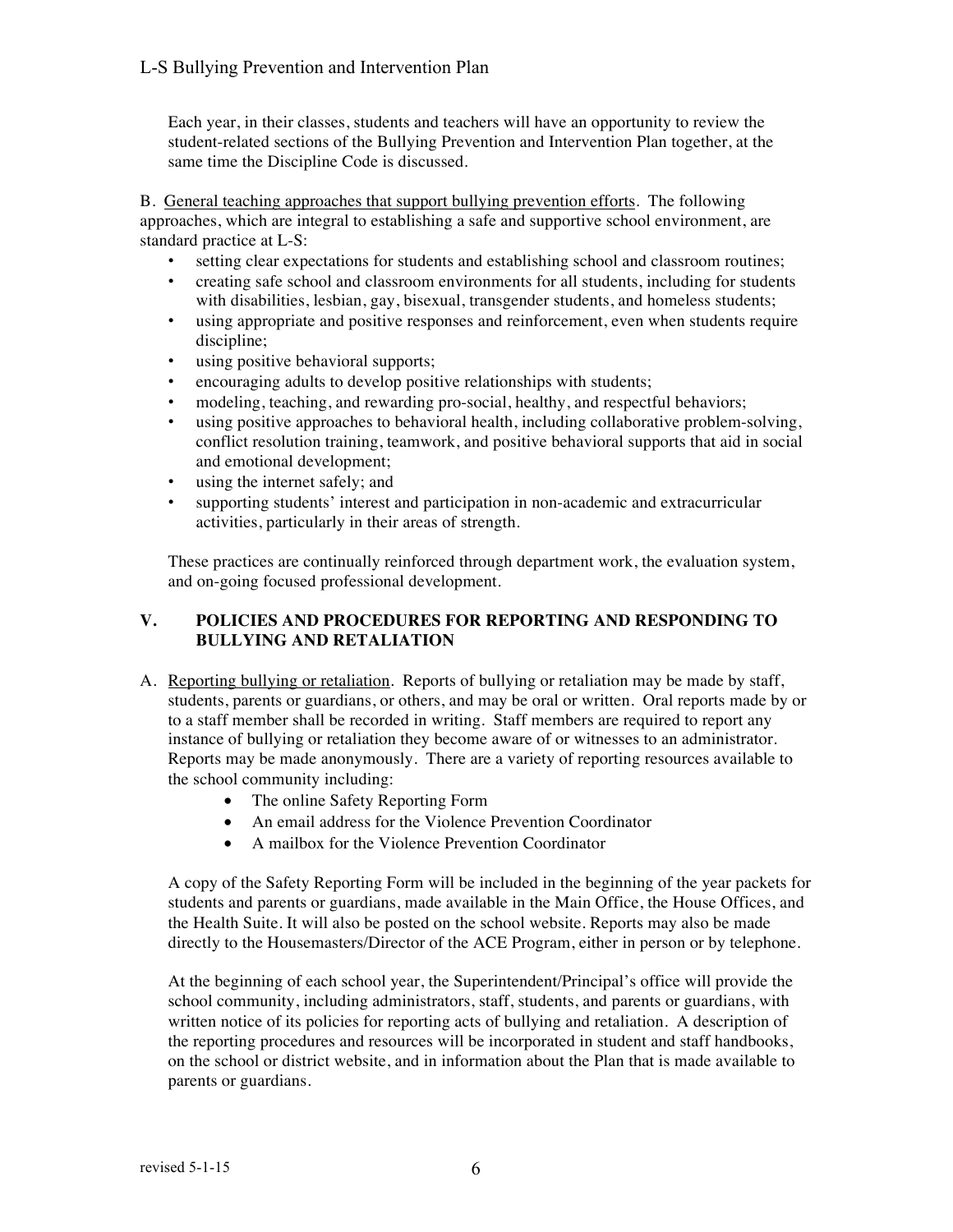. Reporting by Staff: When staff members witness or become aware of conduct that may be bullying or retaliation, they will report it immediately to an administrator.

Reporting by Students, Parents or Guardians, and Others: We expect students, parents, guardians, and others who witness or become aware of bullying or retaliation to report it to a staff member. Reports may be made anonymously, but no disciplinary action will be taken against an alleged aggressor solely on the basis of an anonymous report. Students, parents or guardians, and others may request assistance from a staff member to complete a written report

B. Responding to a report of bullying or retaliation. The Housemasters and the Director of the ACE Program will be responsible for investigating allegations of bullying or retaliation. Before fully investigating the allegations of bullying or retaliation, they will take steps to restore a sense of safety to the alleged target, or any witness or informant. Additional steps to promote safety during and after the investigation, will be taken as necessary.

#### **C.** Obligations to Notify Others

.

1. Notice to parents or guardians**.** Upon determining that bullying or retaliation has occurred, the Housemasters or the Director of the ACE Program will promptly call the parents or guardians of both the targeted person and the aggressor about the incident, and of the procedures for responding to it, as laid out by the L-S Discipline code and this Plan. There may be circumstances in which the Housemasters or the Director of the ACE Program contacts parents or guardians prior to any investigation. Notice will be consistent with state regulations at 603 CMR 49.00.

2. Notice to Another School or District. If the reported incident involves students from more than one school district, charter school, non-public school, approved private special education day or residential school, or collaborative school, the Housemasters or the Director of the ACE Program first informed of the incident will promptly notify by telephone the principal or designee of the other school(s) of the incident so that each school may take appropriate action. All communications will be in accordance with state and federal privacy laws and regulations, and 603 CMR 49.00.

3. Notice to Law Enforcement.At any point after receiving a report of bullying or retaliation, including after an investigation, if the Administrative Team has a reasonable basis to believe that criminal charges may be pursued against the aggressor, the Housemaster or the Director of the ACE Program will notify the local law enforcement agency. Notice will be consistent with the requirements of 603 CMR 49.00 and the MOU. Also, if an incident occurs on school grounds and involves a former student under the age of 21 who is no longer enrolled in school, the Housemaster or the Director of ACE Program shall contact the local law enforcement agency if he or she has a reasonable basis to believe that criminal charges may be pursued against the aggressor.

D. Investigation. The Housemaster or the Director of the ACE Program will investigate promptly all reports of bullying or retaliation and, in doing so, will consider all available information known, including the nature of the allegation $(s)$  and the ages of the students involved. During the investigation the alleged aggressor, targeted person, and witnesses will be reminded that retaliation is strictly prohibited and will result in disciplinary action, in accordance with the L-S Discipline Code. To the extent practicable, and given his/her obligation to investigate and address the matter, all staff members will maintain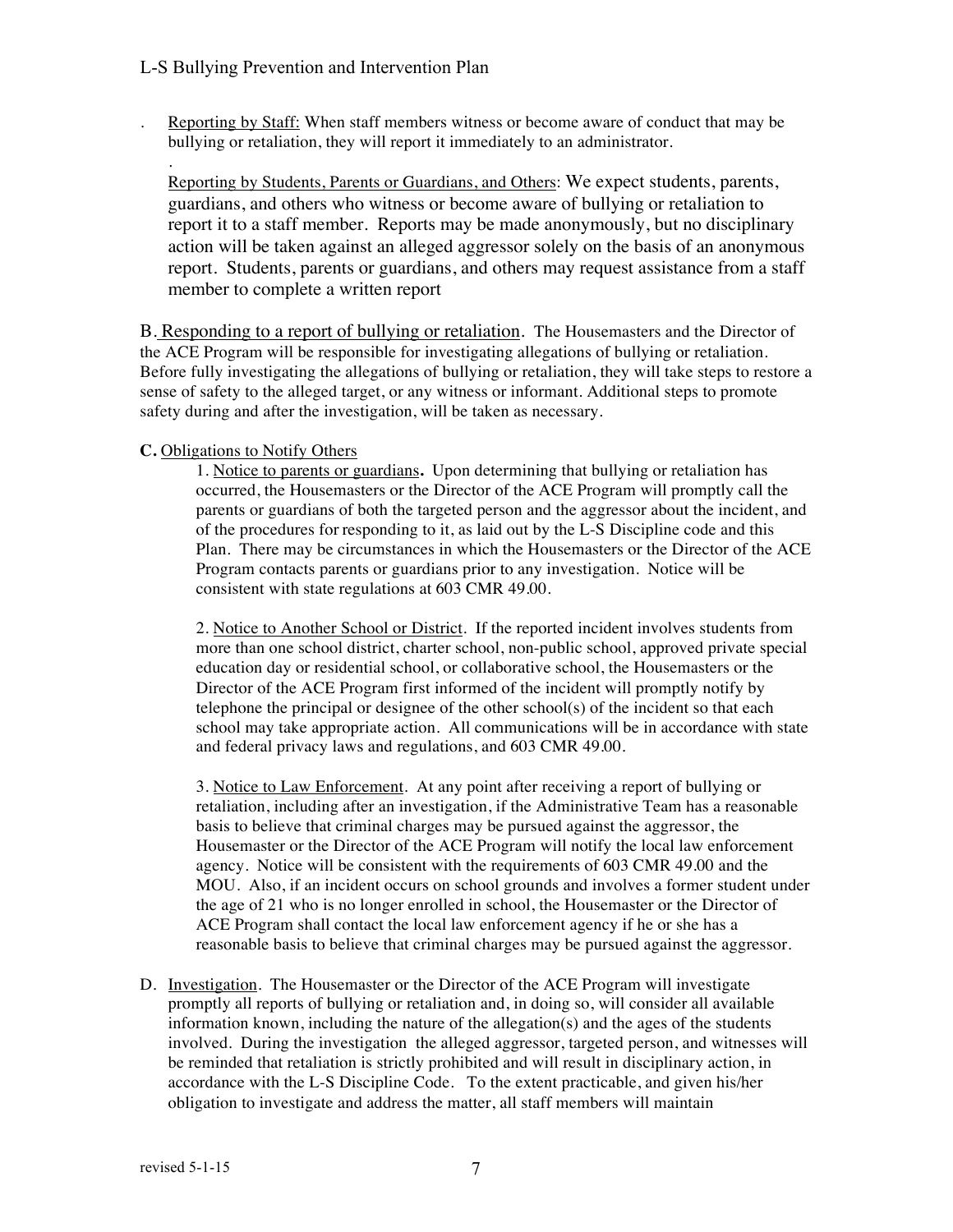#### L-S Bullying Prevention and Intervention Plan

confidentiality during the investigative process. The Housemaster or the Director of the ACE Program will maintain a written record of the investigation. Procedures for investigating reports of bullying and retaliation will be consistent with school or district policies and procedures for investigations. If necessary, the principal or designee will consult with legal counsel about the investigation.

E. Determinations. The Housemaster or the Director of the ACE Program will make a determination based upon all of the facts and circumstances. If, after investigation, bullying or retaliation is substantiated, the principal or designee will take steps reasonably calculated to prevent recurrence and to ensure that the targeted person is not restricted in participating in school or in benefiting from school activities. Depending upon the circumstances, the principal or designee may choose to consult with the students' teacher(s) and/or school counselor, and the target's or aggressor's parents or guardians, to identify any underlying social or emotional issue(s) that may have contributed to the bullying behavior and to assess the level of need for additional social skills development.

The Housemaster or the Director of the ACE Program will promptly notify the parents or guardians of the targeted person and the aggressor about the results of the investigation and, if bullying or retaliation is found, what action is being taken to prevent further acts of bullying or retaliation. All notice to parents must comply with applicable state and federal privacy laws and regulations. Because of the legal requirements regarding the confidentiality of student records, the Housemaster or the Director of the ACE Program cannot report specific information to the targeted person's parent or guardian about the disciplinary action taken unless it involves a "stay away" order or other directive that the target must be aware of in order to report violations.

Chapter 86 of the Acts of 2014 amended Section 37O of chapter 71 of the General Laws to include  $(g)$  (v): The Plan shall inform parents or guardians of the target about the Department's problem resolution system and the process for seeking assistance or filing a claim through the problem resolution system. This information will be made available in both hard copy and electronic formats, regardless of the outcome of the bullying determination:

Any parent/guardian wishing to file a claim/concern or seeking assistance outside of the district may do so with the Department of Elementary and Secondary Education Program Resolution System (PRS). That information can be found at: http://www.doe.mass.edu/pqa, emails can be sent to compliance@doe.mass.edu or individuals can call 781-338-3700.

F. Responses to Bullying Consequences for bullying behavior will be assigned in accordance to the appropriate provisions of the L-S Discipline Code. Reports of bullying will always be addressed with a meeting of the student and Housemaster and contact with the parent/guardian. Disciplinary actions will range from a warning to suspension to exclusion from school depending upon the severity of the offense, and may include police involvement as appropriate. Aggressors may also be mandated to participate in counseling an educational anti-bullying group. Disciplinary actions will be progressive in nature. Aggressors who retaliate against targets, reporters, or witnesses will face suspension, and police involvement as appropriate. Students who knowingly falsely accuse others of bullying or retaliation will be subject to the same progressive disciplinary actions as others who engage in bullying behavior. House personnel and/or the violence prevention coordinator will create safety plans for students who have been targets of bullying or retaliation. Social skills programs to prevent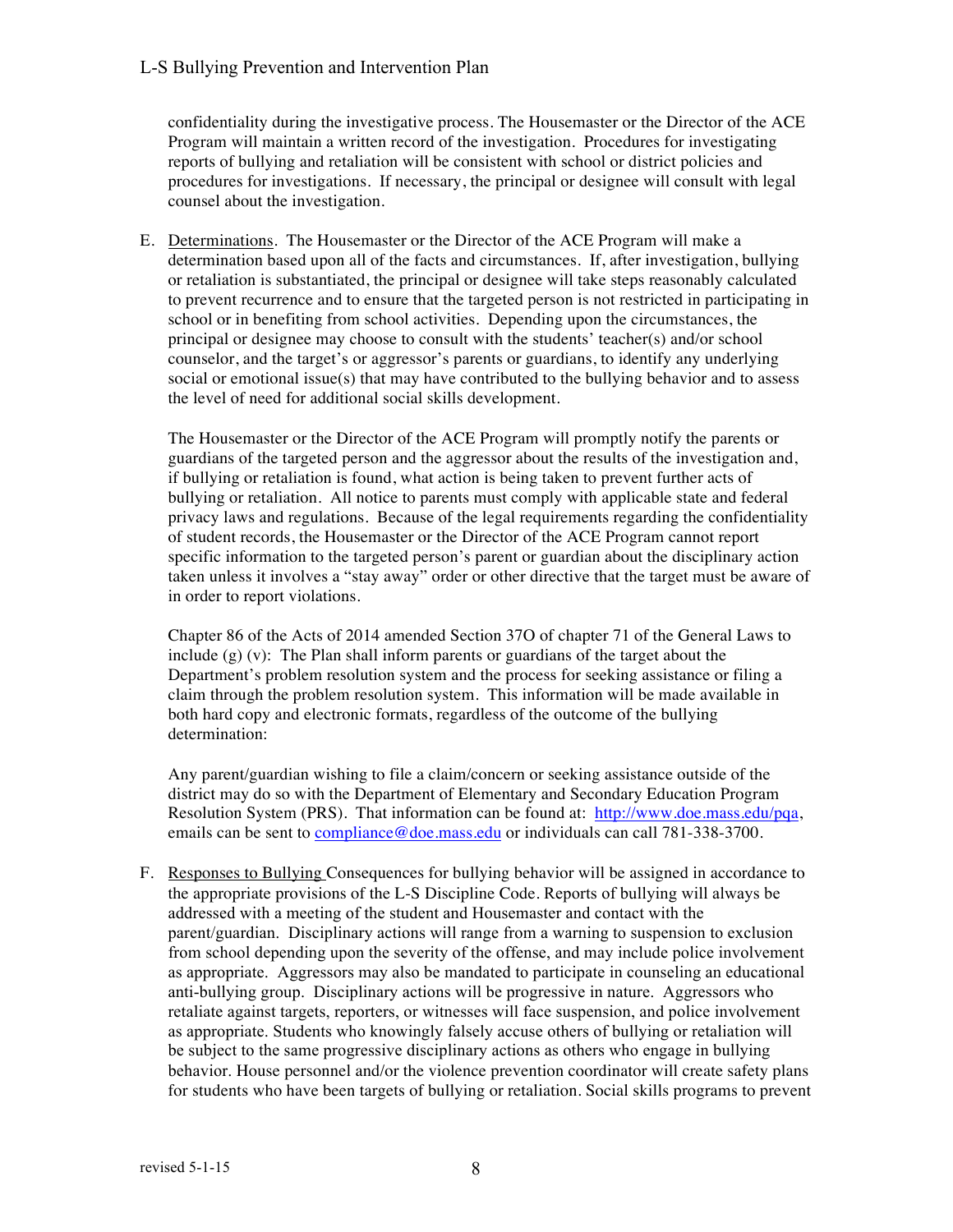bullying are offered through collaboration between Special Education and the Counseling Department. Housemasters/the ACE Program Director, the counseling staff, and the Violence Prevention Coordinator offer education and/or intervention services for students exhibiting bullying behaviors.

# **VI. COLLABORATION WITH FAMILIES**

- A. The school communicates with parents and guardians about the bullying prevention curriculum, the dynamics of bullying, and online safety against cyber-bullying. This is done in the beginning of the school year letter sent to all families, which conveys information that each student receives in opening meetings, where bullying prevention efforts are highlighted. This information is reinforced for all ninth grade parents at our annual Ninth Grade Parent Night and to all parents at our annual Back To School Night.
- B. L-S will offer occasional education programs for parents and guardians that focus on school climate and bullying prevention. The programs will be offered in collaboration with the LSPO, the School Council, the School Climate Group (in conjunction with our School Climate Consultant, Stan Davis), and the Lincoln and Sudbury Public Schools. Bullying and cyber-bullying is also addressed in the school's biannual public presentation of the Youth Risk Behavior Data and accompanying forum. Bullying Prevention and explaining the school's bullying prevention initiatives is also part of the School Council's Parent-to-Parent outreach.
- C. Each year the school or district will inform parents or guardians of enrolled students about school climate initiatives and the Bullying Prevention and Intervention Plan in hard copy and electronic formats.

## **VII. PROHIBITION AGAINST BULLYING AND RETALIATION**

As stated in the L-S Discipline Code, acts of bullying, which include cyber-bullying, are prohibited:

- (i) on school grounds and property immediately adjacent to school grounds, at a schoolsponsored or school-related activity, function, or program whether on or off school grounds, at a school bus stop, on a school bus or other vehicle owned, leased, or used by a school district or school; or through the use of technology or an electronic device owned, leased, or used by a school district or school, and
- (ii) at a location, activity, function, or program that is not school-related through the use of technology or an electronic device that is not owned, leased, or used by a school district or school, if the acts create a hostile environment at school for the target or witnesses, infringe on their rights at school, or materially and substantially disrupt the education process or the orderly operation of a school.

Retaliation against a person who reports bullying, provides information during an investigation of bullying, or witnesses or has reliable information about bullying is also prohibited. The school protects the anonymity of those who report or provide information about bullying. Aggressors and their parent/guardians will be notified verbally and in writing that students who retaliate against a person who reports bullying, provides information during an investigation of bullying, or witnesses or has reliable information about bullying will face suspension, or even exclusion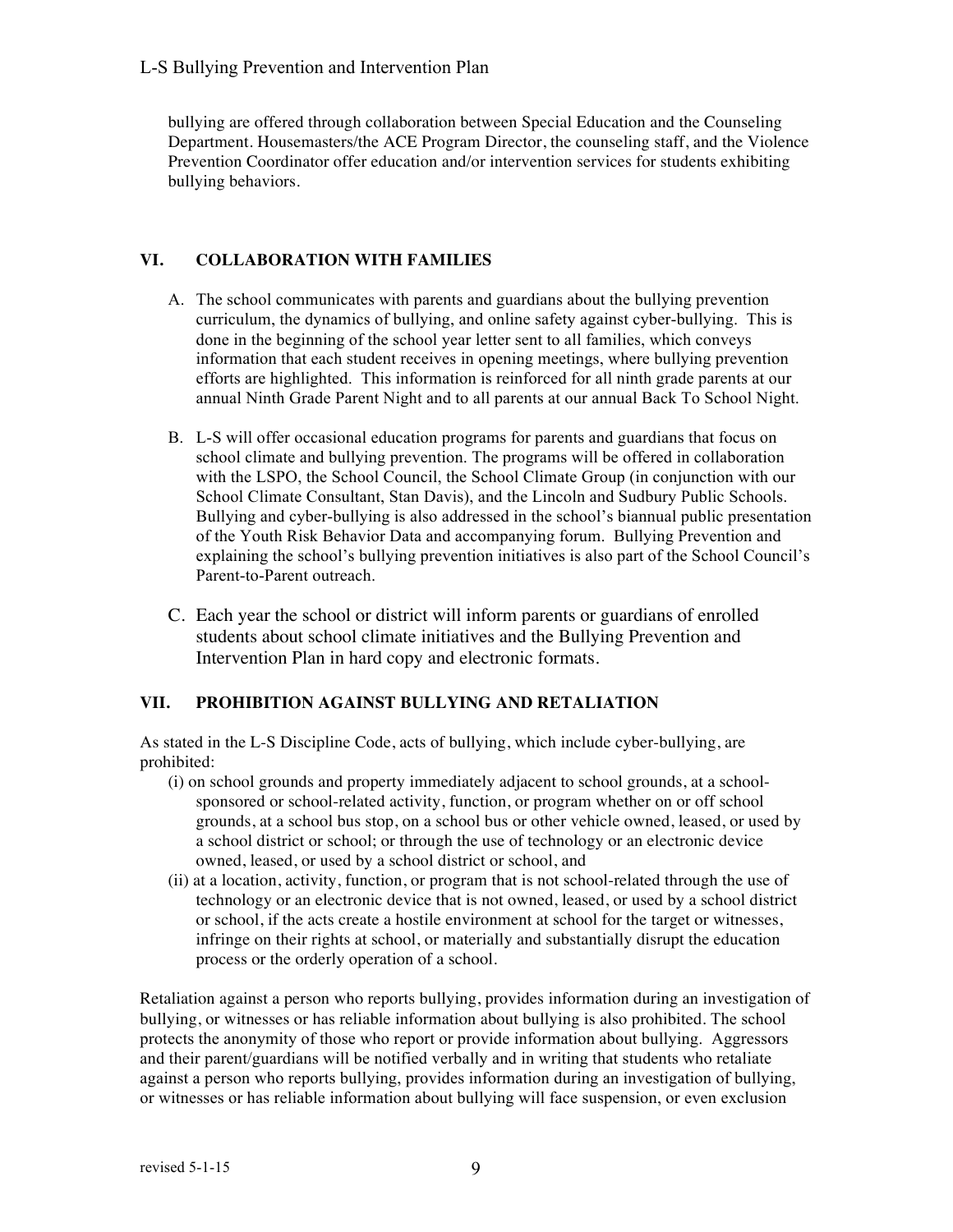from school depending upon the severity of the offense, and police involvement as appropriate.

School bullying prohibitions also apply to adults. Adults who engage in these behaviors on school grounds or at school-sponsored activities may be asked to leave the premises. L-S administrators shall involve local law enforcement as appropriate.

As stated in M.G.L. c. 71, § 37O, nothing in this Plan requires the district or school to staff any non-school related activities, functions, or programs.

### **VIII. DEFINITIONS**

*Several of the following definitions are copied directly from M.G.L. c. 71, § 37O, as noted below. Schools or districts may add specific language to these definitions to clarify them, but may not alter their meaning or scope. Plans may also include additional definitions that are aligned with local policies and procedures.*

Aggressor is a student **or member of a school staff including, but not limited to, an educator, administrator, school nurse, cafeteria worker, custodian, bus driver, athletic coach, advisor to an extracurricular activity or paraprofessional** who engages in bullying, cyber-bullying, or retaliation.

Bullying, as defined in M.G.L. c. 71, § 37O, is the repeated use by one or more students **or by a member of a school staff, including, but not limited to, an educator, administrator, school nurse, cafeteria worker, custodian, bus driver, athletic coach, advisor to an extracurricular activity or paraprofessional** of a written, verbal, or electronic expression or a physical act or gesture or any combination thereof, directed at a target that:

- i. causes physical or emotional harm to the target or damage to the target's property;
- ii. places the target in reasonable fear of harm to himself or herself or of damage to his or her property;
- iii. creates a hostile environment at school for the target;
- iv. infringes on the rights of the target at school; or
- v. materially and substantially disrupts the education process or the orderly operation of a school.

Cyber-bullying, is bullying through the use of technology or electronic devices such as telephones, cell phones, computers, and the Internet. It includes, but is not limited to, email, instant messages, text messages, and Internet postings. See M.G.L. c. 71, § 37O for the legal definition of cyber-bullying.

Hostile environment, as defined in M.G.L. c. 71, § 37O, is a situation in which bullying causes the school environment to be permeated with intimidation, ridicule, or insult that is sufficiently severe or pervasive to alter the conditions of a student's education.

Retaliation is any form of intimidation, reprisal, or harassment directed against a student who reports bullying, provides information during an investigation of bullying, or witnesses or has reliable information about bullying.

Staff includes, but is not limited to, educators, administrators, counselors, school nurses, cafeteria workers, custodians, bus drivers, athletic coaches, advisors to extracurricular activities, support staff, or paraprofessionals.